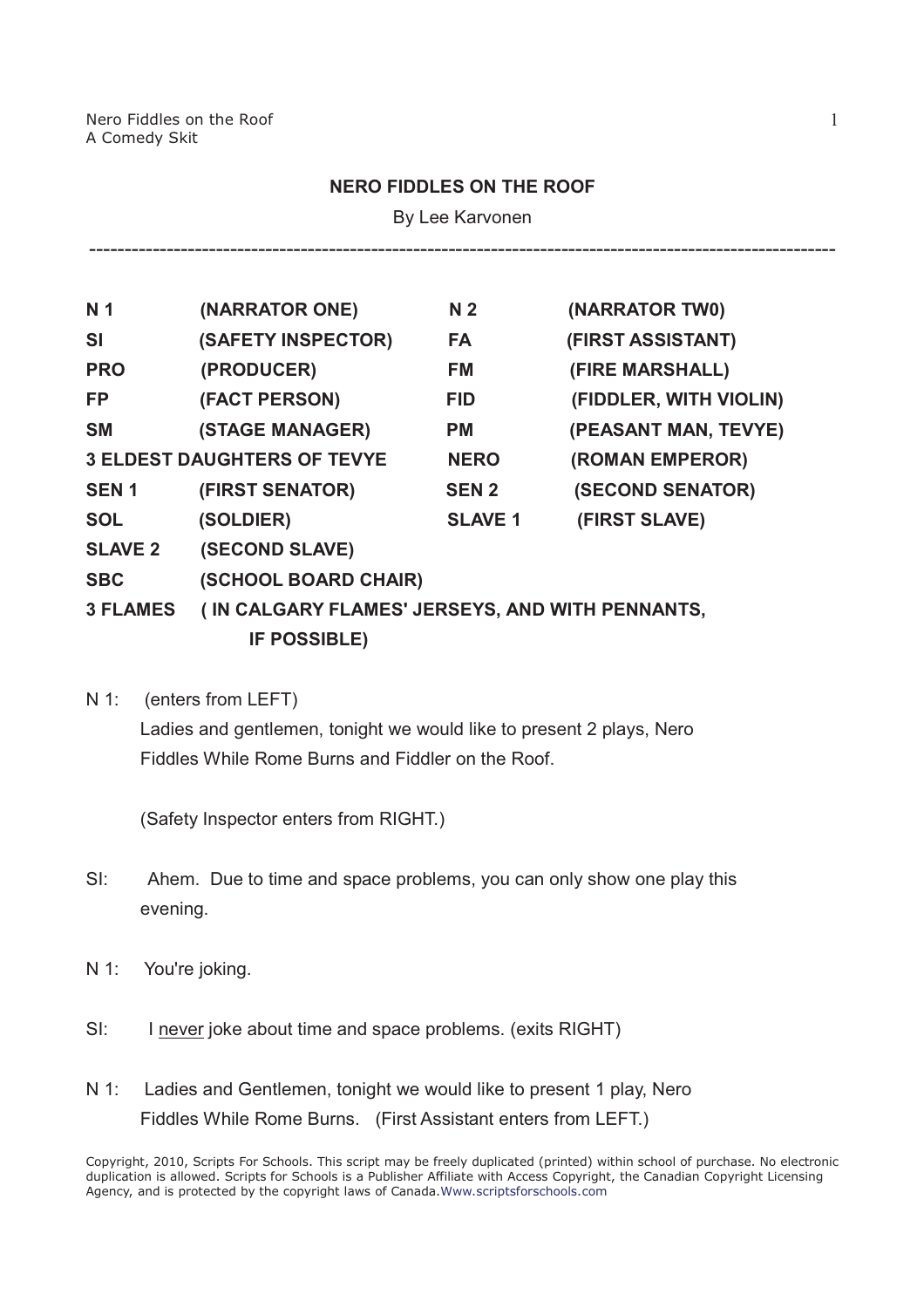- FA: Excuse me, but there's been a writer's strike.
- N 1: Okay, what does that mean?
- FA: (stage whispers) We only have half of each play.
- N 1: We only have half of each play?!?!
- FA: Yes. Two halves. Not two wholes. Only--
- N 1: I get it! Can someone get the producer out here, please!
- PRO: (entering from LEFT) This better be good. I am busy.
- N 1: Tell her.
- FA: No. You tell her.
- N 1: No way. You tell her.
- FA: I'm not going to--
- PRO: (grabs N 1 by the shirt front) YOU tell me! NOW!!!
- N 1: Due to circumstances that I swear are beyond my control, we can only do one show tonight, but we only have 2 half shows available.
- PRO: (screws up face, winces, starts to ask, then shrugs) I won't ask. Do not tell me. However, this is a key question. Which 2 halves do we have?
- N 1: (to first assistant) Which 2 halves do we have?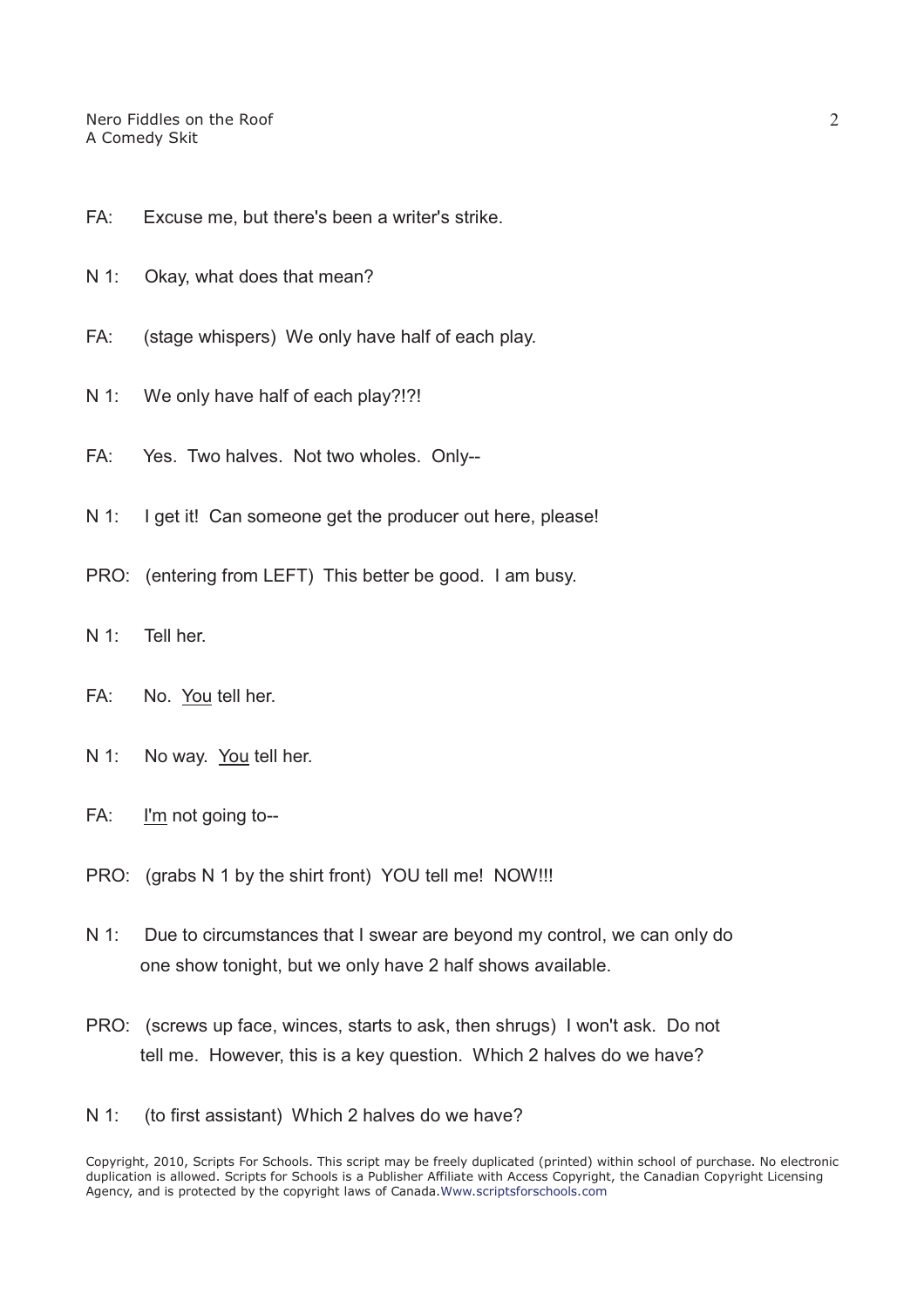- FA: I'll find out right now. (exits LEFT, running)
- PRO: For sure we'll have the Rome burning scene.
- N 1: But what if--
- PRO: For sure we'll have the Rome burning scene.
- N 1: Yes, we will.
- FA: (runs in from LEFT) We have the opening of Fiddler and the closing of Nero.
- PRO: I will not ask why! (N1 exits RIGHT.)
- N 2: (entering from LEFT) We have the Rome burning scene ready to go!
- PRO: Okay, I want flames, lots of flames! (Fire Marshall enters RIGHT.)
- FM: Ahem. Due to fire regulations, there will be no flames on this stage.
- PRO: You're joking!
- FM: I never joke about fire regulations! (exits RIGHT)
- PRO: Okay, bring on the artificial flames. (FA exits LEFT)
- N 2: We have real artificial flames!
- PRO: Bring on the flames!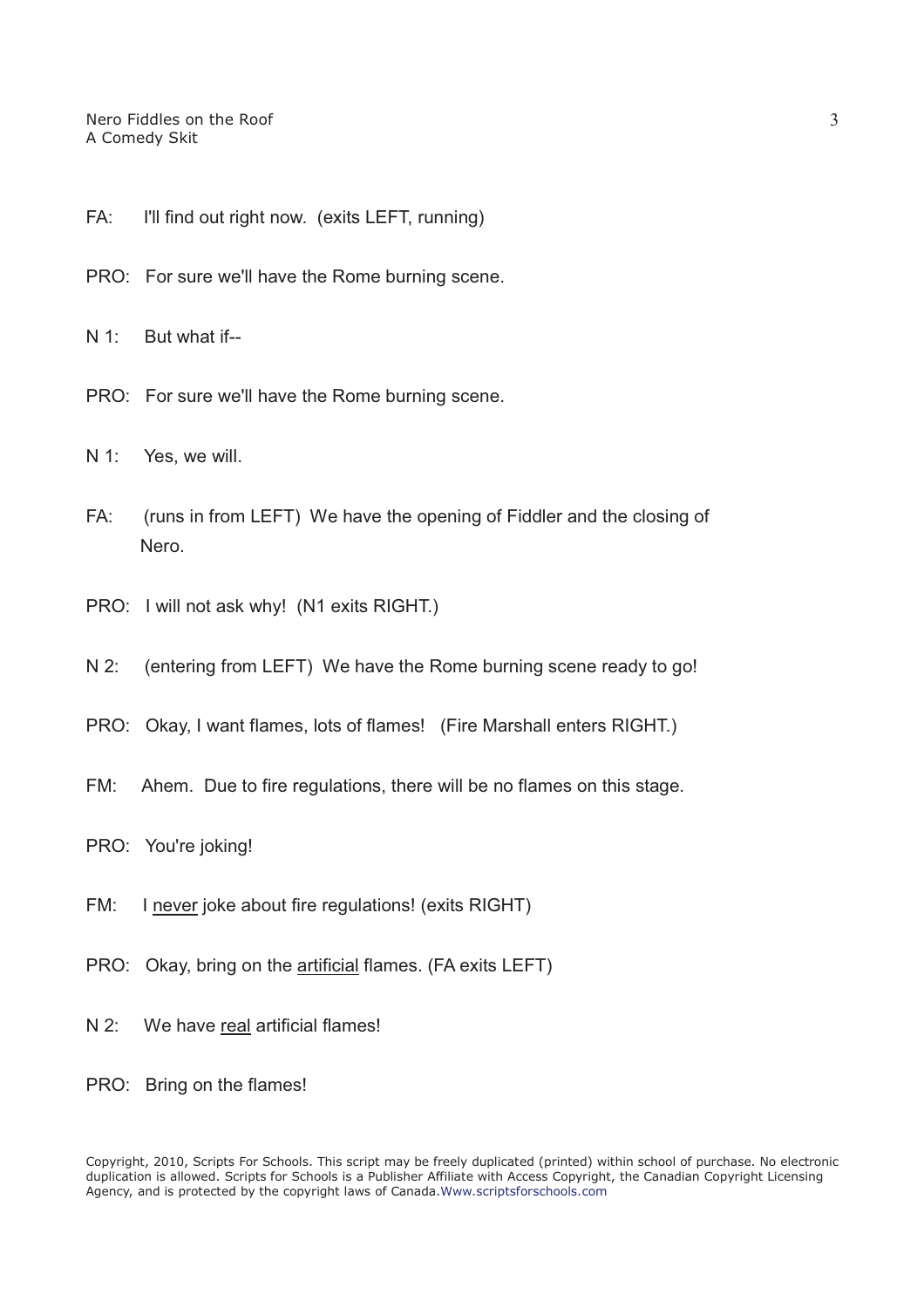FLAMES: We are the Flames!

- PRO: (slaps hand to forehead, looks up to ceiling) Give me strength!
- FA: (rushes in from LEFT carrying barbell) Strength is here!
- PRO: Get out! GET OUT!!! (Flames and FA race out LEFT with barbell.) Bring out the Roman emperor!... Where's Nero?!?!

(Fact Person enters RIGHT wearing sign that says FACT PERSON.)

- FP: (pointing to sign) Yes. I am the fact person. (shrugs) It's a living, (shrugs) Little known fact: Nero couldn't fiddle, not to save his life. He had a slave fiddle for him. He just liked to hold his violin. He was worse than Jack Benny. He was even worse than Inspector Clousseau, as played by Peter Sellers. See historical notes if you missed the original *Pink Panther* movie. (Fact Person exits LEFT.)
- PRO: I don't care if wears dresses! Where's Nero?
- FP: (races in LEFT) Actually, the toga he wore regularly resembles a dress. (exits LEFT)
- PRO: Where is NER-RO?

(Fiddler enters from RIGHT with fiddle.)

- FID: Did someone call for a fiddler?
- PRO: I called for NER-RO!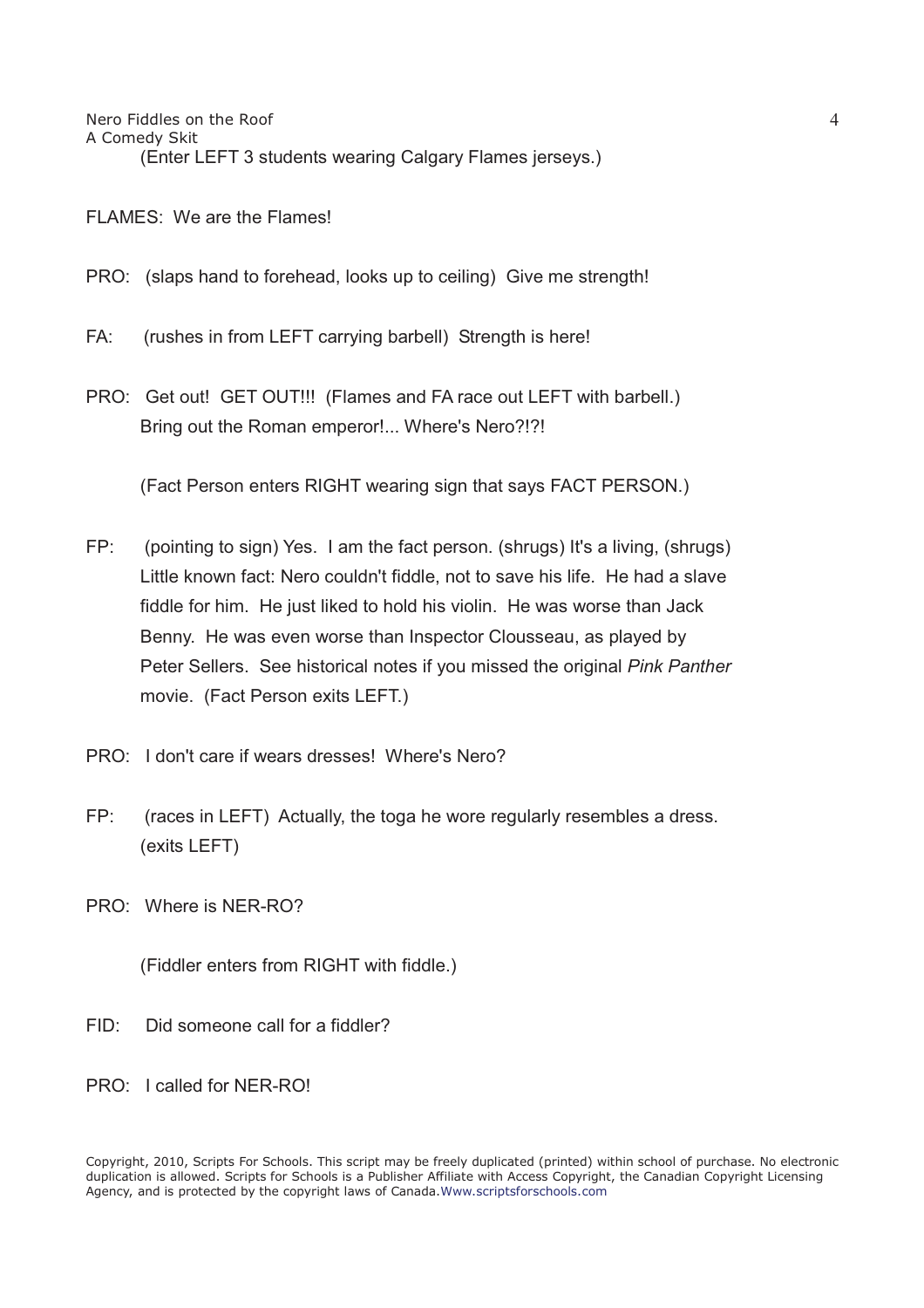- PRO: Oh, shut up!
- N 2: If you wish, we can take a look at our Fiddler section.
- FID: Just which section of me are you talking about?
- N 2: Not your section. Our Fiddler on the Roof section.

 (Nero exits RIGHT.) (Safety Inspector enters RIGHT.)

- SI: Due to safety regulations, I cannot allow any fiddlers on the roof. (Exits RIGHT)
- PRO: Okay! Okay! Let's see. For safety reasons we have no intention of letting any of your children up on the roof. So it will be, and I'd like a show of hands on this, either a) Fiddler NOT on the Roof (This way we at least keep ROOF in the title.) or, as the safety inspector prefers, b) Fiddler on the Floor. So, by show of hands, a)? Thank you. b)? Thank you. It's Fiddler **Thank** you. It's Fiddler show?!?!
- N 2: Okay! Let's roll Fiddler! (Nothing happens.) I said, let's roll Fiddler!
- SM: (strolls in from LEFT) We can't use our village set!
- PRO: What! Why not?
- SM: Ask the Fire Marshall. (exits LEFT)

(Fire Marshall enters RIGHT.)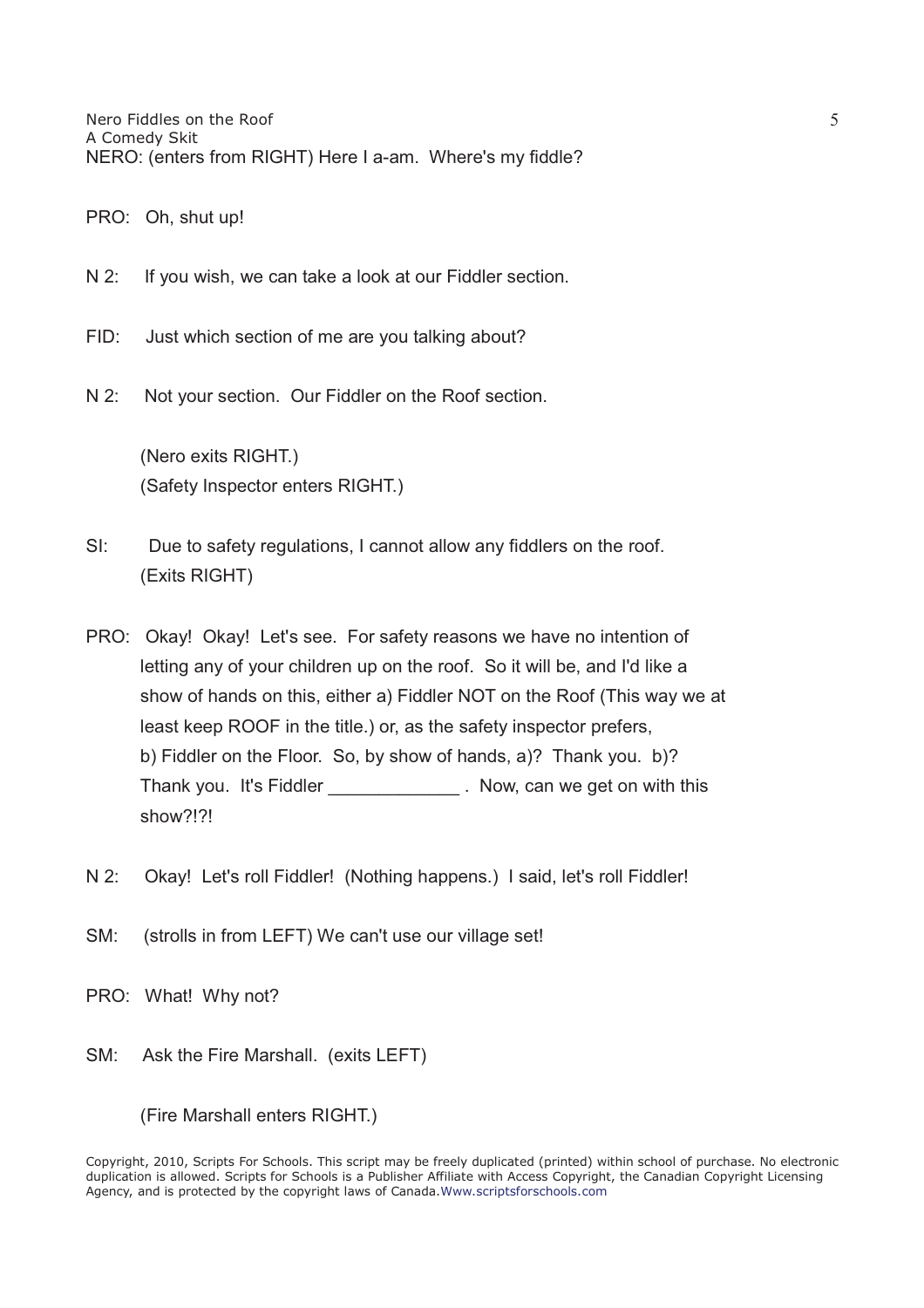Nero Fiddles on the Roof A Comedy Skit

PRO: What is it now?

(Fiddler plays "Fiddler On The Roof.")

FM: That Anatevka village set is a firetrap. You can't have a wooden structure on a public stage.

(Fiddler stops playing.)

- PRO: Bring on the asbestos set!
- SI: (Safety Inspector enters RIGHT.) Excuse me! Excuse me! Asbestos is a hazardous material! Due to safety regulations--
- PRO: All right! All right! What can I use to build my set?

(Fire Marshall and Safety Inspector huddle and whisper.)

- FM: You can't have a structure on this stage.
- PRO: Why not ?
- SI: It would have a roof, and there would be potential for someone to be on the roof.
- PRO: You have got to be kidding!
- FM/SI: We never kid about regulations! (They stomp off RIGHT.)
- PRO: Okay! Scrap the opening village scene! What's next?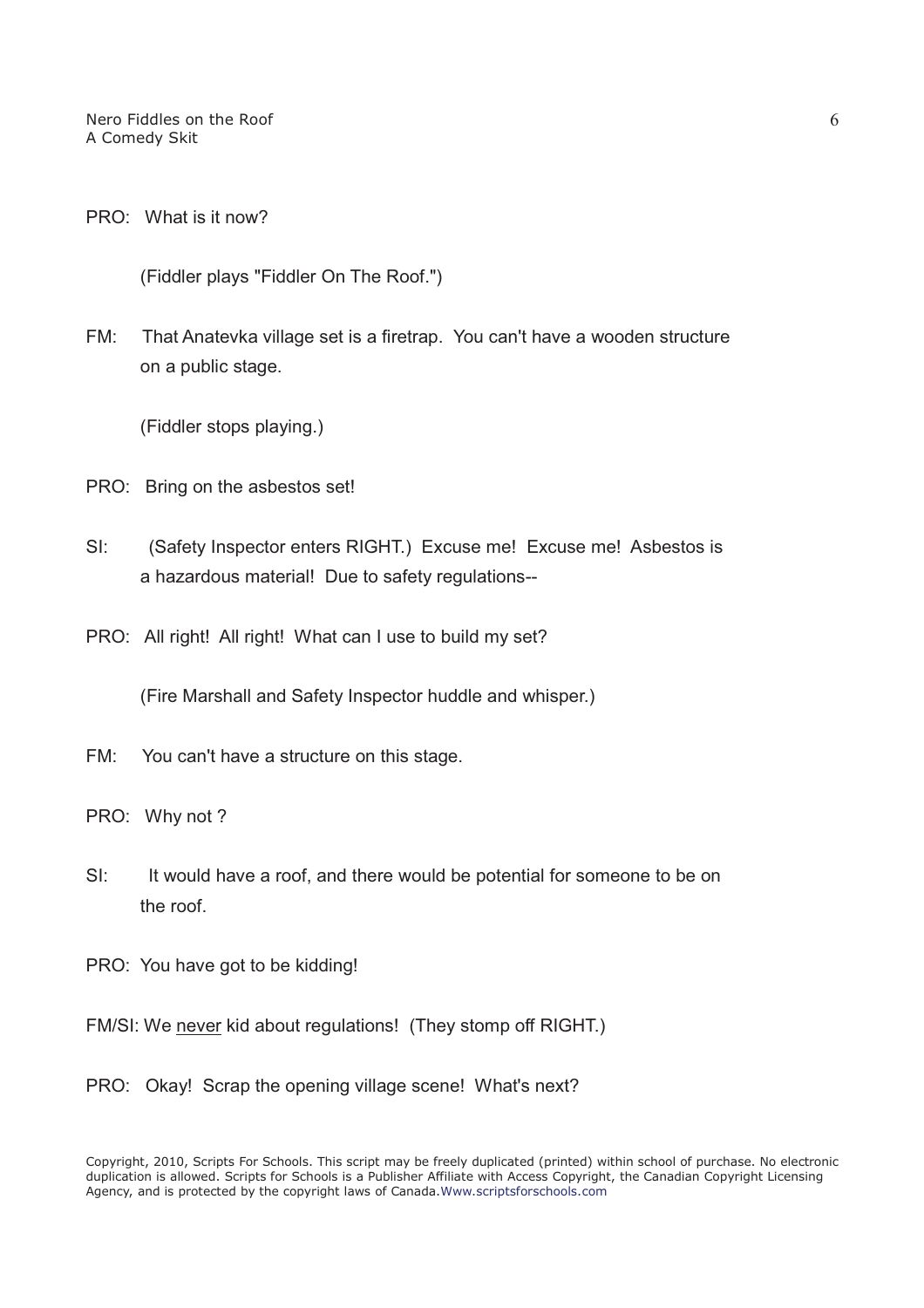PRO: Send out the 3 daughters. The older ones!

(3 peasant girls enter LEFT. Fiddler plays "Matchmaker, Matchmaker.")

GIRLS: "Matchmaker, matchmaker, make me a match...."

FM: (Fire Marshall races out RIGHT.) Stop! Stop that right now!

(Fiddler stops playing.)

- PRO: Their clothes are flammable, right?
- FM: We cannot and we will not have children playing with matches!
- PRO: It's not that kind of match!
- FM: A match is a match! That number is out! (Girls exit LEFT.) (Fire Marshall exits RIGHT.)
- PRO: (clearly sagging) What is next? Please tell me it's nothing that will burn.
- FA: "If I Were a Rich Man."
- PRO: Don't bother me with your salary demands now! I do not have the time for that!
- FA: It's the next song title!
- PRO: Oh. Okay. Bring out the wannabe rich guy.

(Tevye enters RIGHT. Fiddler plays "If I Were A Rich Man.")